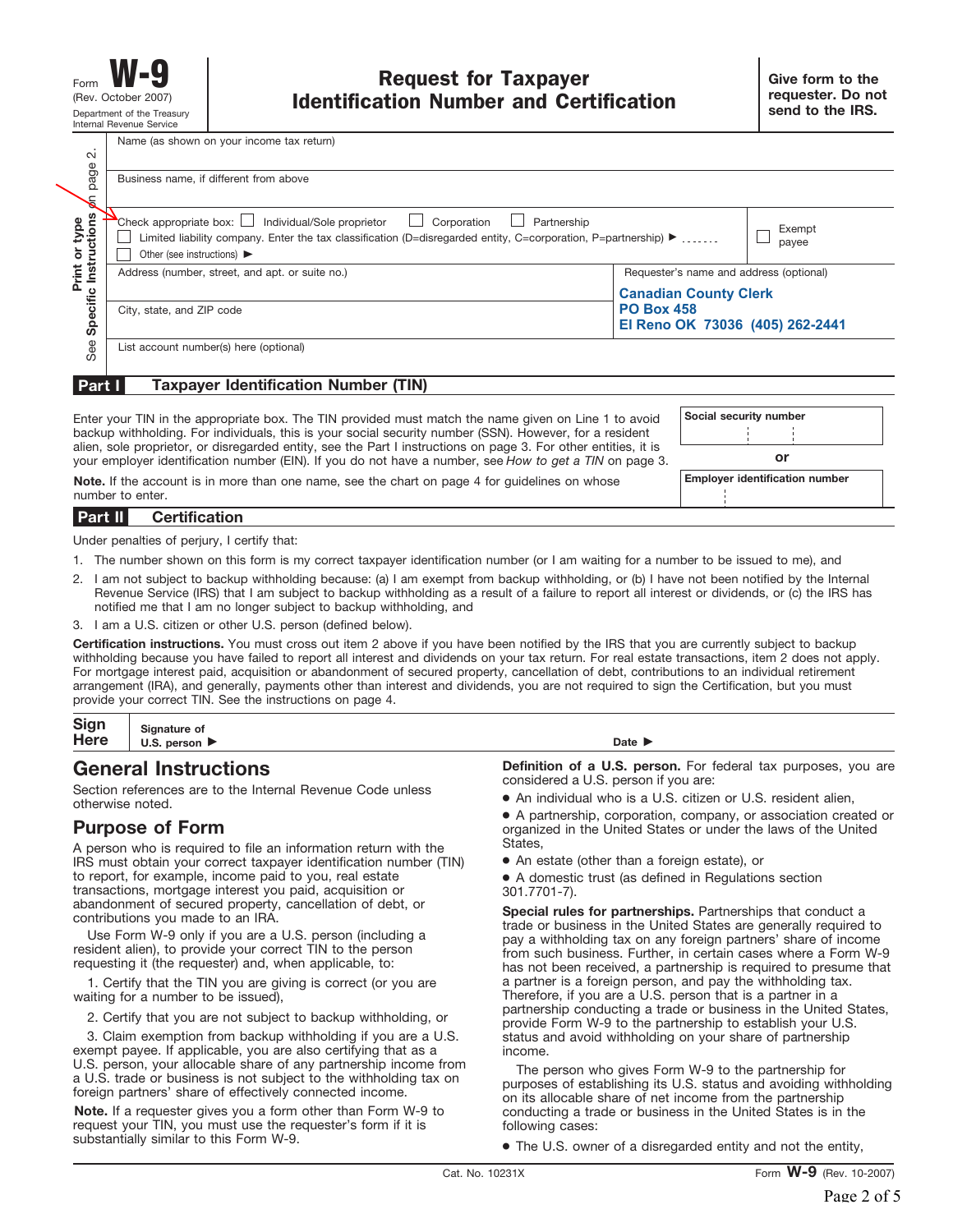● The U.S. grantor or other owner of a grantor trust and not the trust, and

● The U.S. trust (other than a grantor trust) and not the beneficiaries of the trust.

**Foreign person.** If you are a foreign person, do not use Form W-9. Instead, use the appropriate Form W-8 (see Publication 515, Withholding of Tax on Nonresident Aliens and Foreign Entities).

**Nonresident alien who becomes a resident alien.** Generally, only a nonresident alien individual may use the terms of a tax treaty to reduce or eliminate U.S. tax on certain types of income. However, most tax treaties contain a provision known as a "saving clause." Exceptions specified in the saving clause may permit an exemption from tax to continue for certain types of income even after the payee has otherwise become a U.S. resident alien for tax purposes.

If you are a U.S. resident alien who is relying on an exception contained in the saving clause of a tax treaty to claim an exemption from U.S. tax on certain types of income, you must attach a statement to Form W-9 that specifies the following five items:

1. The treaty country. Generally, this must be the same treaty under which you claimed exemption from tax as a nonresident alien.

2. The treaty article addressing the income.

3. The article number (or location) in the tax treaty that contains the saving clause and its exceptions.

4. The type and amount of income that qualifies for the exemption from tax.

5. Sufficient facts to justify the exemption from tax under the terms of the treaty article.

*Example.* Article 20 of the U.S.-China income tax treaty allows an exemption from tax for scholarship income received by a Chinese student temporarily present in the United States. Under U.S. law, this student will become a resident alien for tax purposes if his or her stay in the United States exceeds 5 calendar years. However, paragraph 2 of the first Protocol to the U.S.-China treaty (dated April 30, 1984) allows the provisions of Article 20 to continue to apply even after the Chinese student becomes a resident alien of the United States. A Chinese student who qualifies for this exception (under paragraph 2 of the first protocol) and is relying on this exception to claim an exemption from tax on his or her scholarship or fellowship income would attach to Form W-9 a statement that includes the information described above to support that exemption.

If you are a nonresident alien or a foreign entity not subject to backup withholding, give the requester the appropriate completed Form W-8.

**What is backup withholding?** Persons making certain payments to you must under certain conditions withhold and pay to the IRS 28% of such payments. This is called "backup withholding." Payments that may be subject to backup withholding include interest, tax-exempt interest, dividends, broker and barter exchange transactions, rents, royalties, nonemployee pay, and certain payments from fishing boat operators. Real estate transactions are not subject to backup withholding.

You will not be subject to backup withholding on payments you receive if you give the requester your correct TIN, make the proper certifications, and report all your taxable interest and dividends on your tax return.

#### **Payments you receive will be subject to backup withholding if:**

1. You do not furnish your TIN to the requester,

2. You do not certify your TIN when required (see the Part II instructions on page 3 for details),

3. The IRS tells the requester that you furnished an incorrect TIN,

4. The IRS tells you that you are subject to backup withholding because you did not report all your interest and dividends on your tax return (for reportable interest and dividends only), or

5. You do not certify to the requester that you are not subject to backup withholding under 4 above (for reportable interest and dividend accounts opened after 1983 only).

Certain payees and payments are exempt from backup withholding. See the instructions below and the separate Instructions for the Requester of Form W-9.

Also see *Special rules for partnerships* on page 1.

## **Penalties**

**Failure to furnish TIN.** If you fail to furnish your correct TIN to a requester, you are subject to a penalty of \$50 for each such failure unless your failure is due to reasonable cause and not to willful neglect.

#### **Civil penalty for false information with respect to**

**withholding.** If you make a false statement with no reasonable basis that results in no backup withholding, you are subject to a \$500 penalty.

**Criminal penalty for falsifying information.** Willfully falsifying certifications or affirmations may subject you to criminal penalties including fines and/or imprisonment.

**Misuse of TINs.** If the requester discloses or uses TINs in violation of federal law, the requester may be subject to civil and criminal penalties.

# **Specific Instructions**

### **Name**

If you are an individual, you must generally enter the name shown on your income tax return. However, if you have changed your last name, for instance, due to marriage without informing the Social Security Administration of the name change, enter your first name, the last name shown on your social security card, and your new last name.

If the account is in joint names, list first, and then circle, the name of the person or entity whose number you entered in Part I of the form.

**Sole proprietor.** Enter your individual name as shown on your income tax return on the "Name" line. You may enter your business, trade, or "doing business as (DBA)" name on the "Business name" line.

**Limited liability company (LLC).** Check the "Limited liability company" box only and enter the appropriate code for the tax classification ("D" for disregarded entity, "C" for corporation, "P" for partnership) in the space provided.

For a single-member LLC (including a foreign LLC with a domestic owner) that is disregarded as an entity separate from its owner under Regulations section 301.7701-3, enter the owner's name on the "Name" line. Enter the LLC's name on the "Business name" line.

For an LLC classified as a partnership or a corporation, enter the LLC's name on the "Name" line and any business, trade, or DBA name on the "Business name" line.

**Other entities.** Enter your business name as shown on required federal tax documents on the "Name" line. This name should match the name shown on the charter or other legal document creating the entity. You may enter any business, trade, or DBA name on the "Business name" line.

**Note.** You are requested to check the appropriate box for your status (individual/sole proprietor, corporation, etc.).

### **Exempt Payee**

If you are exempt from backup withholding, enter your name as described above and check the appropriate box for your status, then check the "Exempt payee" box in the line following the business name, sign and date the form.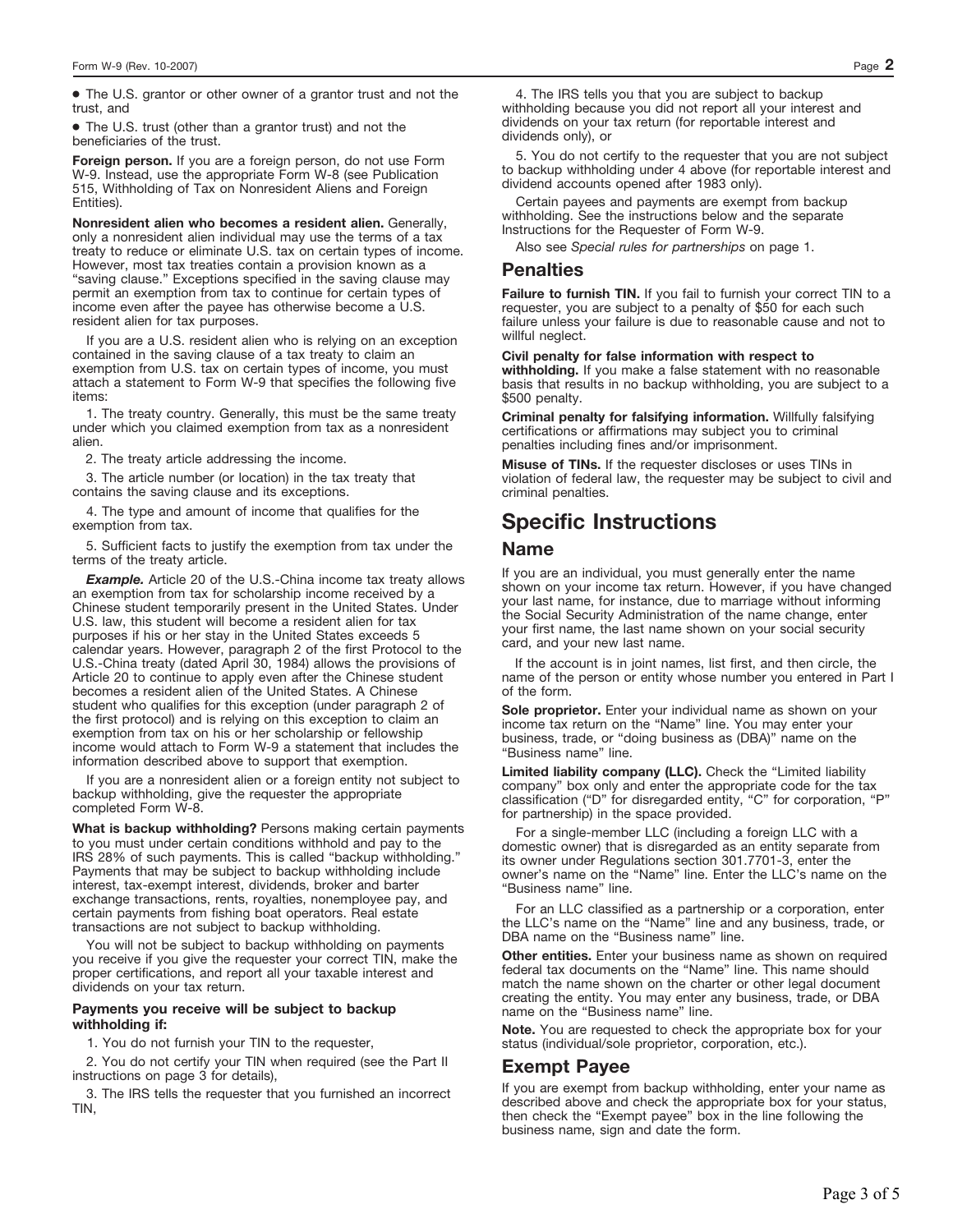Generally, individuals (including sole proprietors) are not exempt from backup withholding. Corporations are exempt from backup withholding for certain payments, such as interest and dividends.

**Note.** If you are exempt from backup withholding, you should still complete this form to avoid possible erroneous backup withholding.

The following payees are exempt from backup withholding:

1. An organization exempt from tax under section 501(a), any IRA, or a custodial account under section 403(b)(7) if the account satisfies the requirements of section  $401(f)(2)$ 

2. The United States or any of its agencies or instrumentalities,

3. A state, the District of Columbia, a possession of the United States, or any of their political subdivisions or instrumentalities,

4. A foreign government or any of its political subdivisions, agencies, or instrumentalities, or

5. An international organization or any of its agencies or instrumentalities.

Other payees that may be exempt from backup withholding include:

6. A corporation,

7. A foreign central bank of issue,

8. A dealer in securities or commodities required to register in the United States, the District of Columbia, or a possession of the United States,

9. A futures commission merchant registered with the Commodity Futures Trading Commission,

10. A real estate investment trust,

11. An entity registered at all times during the tax year under the Investment Company Act of 1940,

12. A common trust fund operated by a bank under section 584(a),

13. A financial institution,

14. A middleman known in the investment community as a nominee or custodian, or

15. A trust exempt from tax under section 664 or described in section 4947.

The chart below shows types of payments that may be exempt from backup withholding. The chart applies to the exempt payees listed above, 1 through 15.

| IF the payment is for $\dots$                                                   | THEN the payment is exempt<br>for                                                                                                          |
|---------------------------------------------------------------------------------|--------------------------------------------------------------------------------------------------------------------------------------------|
| Interest and dividend payments                                                  | All exempt payees except<br>for 9                                                                                                          |
| <b>Broker transactions</b>                                                      | Exempt payees 1 through 13.<br>Also, a person registered under<br>the Investment Advisers Act of<br>1940 who regularly acts as a<br>broker |
| Barter exchange transactions<br>and patronage dividends                         | Exempt payees 1 through 5                                                                                                                  |
| Payments over \$600 required<br>to be reported and direct<br>sales over \$5,000 | Generally, exempt payees<br>1 through 7                                                                                                    |

<sup>1</sup>See Form 1099-MISC, Miscellaneous Income, and its instructions.

 $\degree$ However, the following payments made to a corporation (including gross proceeds paid to an attorney under section 6045(f), even if the attorney is a corporation) and reportable on Form 1099-MISC are not exempt from backup withholding: medical and health care payments, attorneys' fees, and payments for services paid by a federal executive agency.

## **Part I. Taxpayer Identification Number (TIN)**

**Enter your TIN in the appropriate box.** If you are a resident alien and you do not have and are not eligible to get an SSN, your TIN is your IRS individual taxpayer identification number (ITIN). Enter it in the social security number box. If you do not have an ITIN, see *How to get a TIN* below.

If you are a sole proprietor and you have an EIN, you may enter either your SSN or EIN. However, the IRS prefers that you use your SSN.

If you are a single-member LLC that is disregarded as an entity separate from its owner (see *Limited liability company (LLC)* on page 2), enter the owner's SSN (or EIN, if the owner has one). Do not enter the disregarded entity's EIN. If the LLC is classified as a corporation or partnership, enter the entity's EIN. **Note.** See the chart on page 4 for further clarification of name

**How to get a TIN.** If you do not have a TIN, apply for one and TIN combinations.

immediately. To apply for an SSN, get Form SS-5, Application for a Social Security Card, from your local Social Security Administration office or get this form online at *www.ssa.gov*. You may also get this form by calling 1-800-772-1213. Use Form W-7, Application for IRS Individual Taxpayer Identification Number, to apply for an ITIN, or Form SS-4, Application for Employer Identification Number, to apply for an EIN. You can apply for an EIN online by accessing the IRS website at *www.irs.gov/businesses* and clicking on Employer Identification Number (EIN) under Starting a Business. You can get Forms W-7 and SS-4 from the IRS by visiting *www.irs.gov* or by calling 1-800-TAX-FORM (1-800-829-3676).

If you are asked to complete Form W-9 but do not have a TIN, write "Applied For" in the space for the TIN, sign and date the form, and give it to the requester. For interest and dividend payments, and certain payments made with respect to readily tradable instruments, generally you will have 60 days to get a TIN and give it to the requester before you are subject to backup withholding on payments. The 60-day rule does not apply to other types of payments. You will be subject to backup withholding on all such payments until you provide your TIN to the requester.

**Note.** Entering "Applied For" means that you have already applied for a TIN or that you intend to apply for one soon. **Caution:** *A disregarded domestic entity that has a foreign owner must use the appropriate Form W-8.*

### **Part II. Certification**

To establish to the withholding agent that you are a U.S. person, or resident alien, sign Form W-9. You may be requested to sign by the withholding agent even if items 1, 4, and 5 below indicate otherwise.

For a joint account, only the person whose TIN is shown in Part I should sign (when required). Exempt payees, see *Exempt Payee* on page 2.

**Signature requirements.** Complete the certification as indicated in 1 through 5 below.

**1. Interest, dividend, and barter exchange accounts opened before 1984 and broker accounts considered active during 1983.** You must give your correct TIN, but you do not have to sign the certification.

**2. Interest, dividend, broker, and barter exchange accounts opened after 1983 and broker accounts considered inactive during 1983.** You must sign the certification or backup withholding will apply. If you are subject to backup withholding and you are merely providing your correct TIN to the requester, you must cross out item 2 in the certification before signing the form.